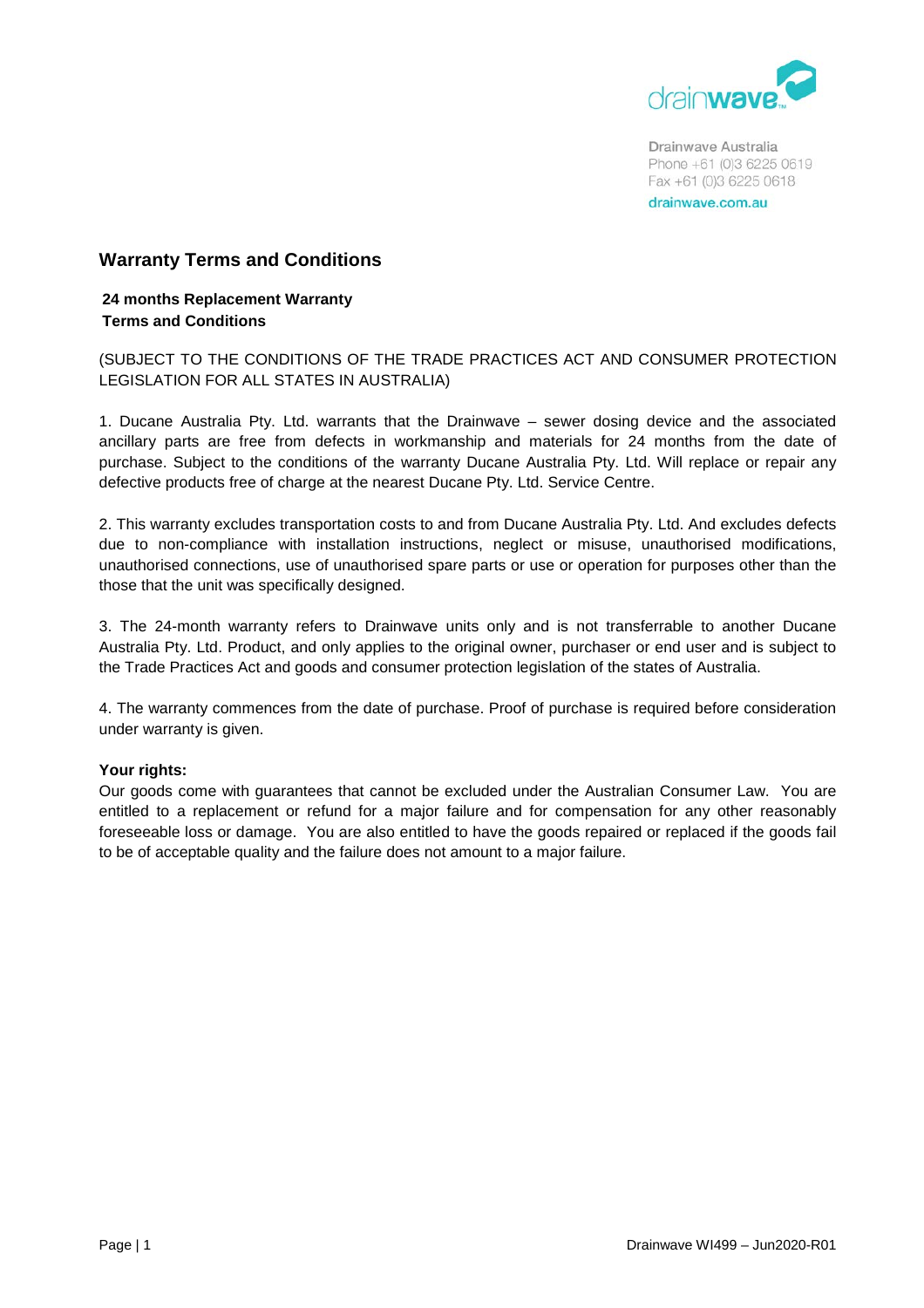# **Drainwave Technical Specification Sheets**

# **Parts List**

A components parts diagram is shown below

| Part No.                                         | $9L-1$                                                                                                                       |
|--------------------------------------------------|------------------------------------------------------------------------------------------------------------------------------|
| Part Name:                                       | Base                                                                                                                         |
| Material:                                        | <b>UPVC</b>                                                                                                                  |
| Function:                                        | Provide connection to sewer drainage system                                                                                  |
| Part No.                                         | $9L-2$                                                                                                                       |
| Part Name:                                       | Top                                                                                                                          |
| Material:                                        | <b>UPVC</b>                                                                                                                  |
| Function:                                        | Provide connection to sewer drainage system and secure bucket in device                                                      |
| Part No.<br>Part Name:<br>Material:<br>Function: | $9L-3$<br><b>Bucket</b><br><b>UPVC</b><br>Collection and temporary storing of water and discharging in pulse flush<br>action |
| Part No.                                         | $9L-4$                                                                                                                       |
| Part Name:                                       | Inserts                                                                                                                      |
| Material:                                        | <b>UPVC</b>                                                                                                                  |
| Function:                                        | Directs flows into the bucket                                                                                                |

The 9L Drainwave is sold as a single item unit made of 4 integral parts. When assembled the Drainwave collects black and grey water from various sanitary fixtures, temporarily storing the water and waste and then discharging the collected water and waste in a pulse flush action.



#### **Figure 1 - Drainwave Exploded Drawing showing Parts**